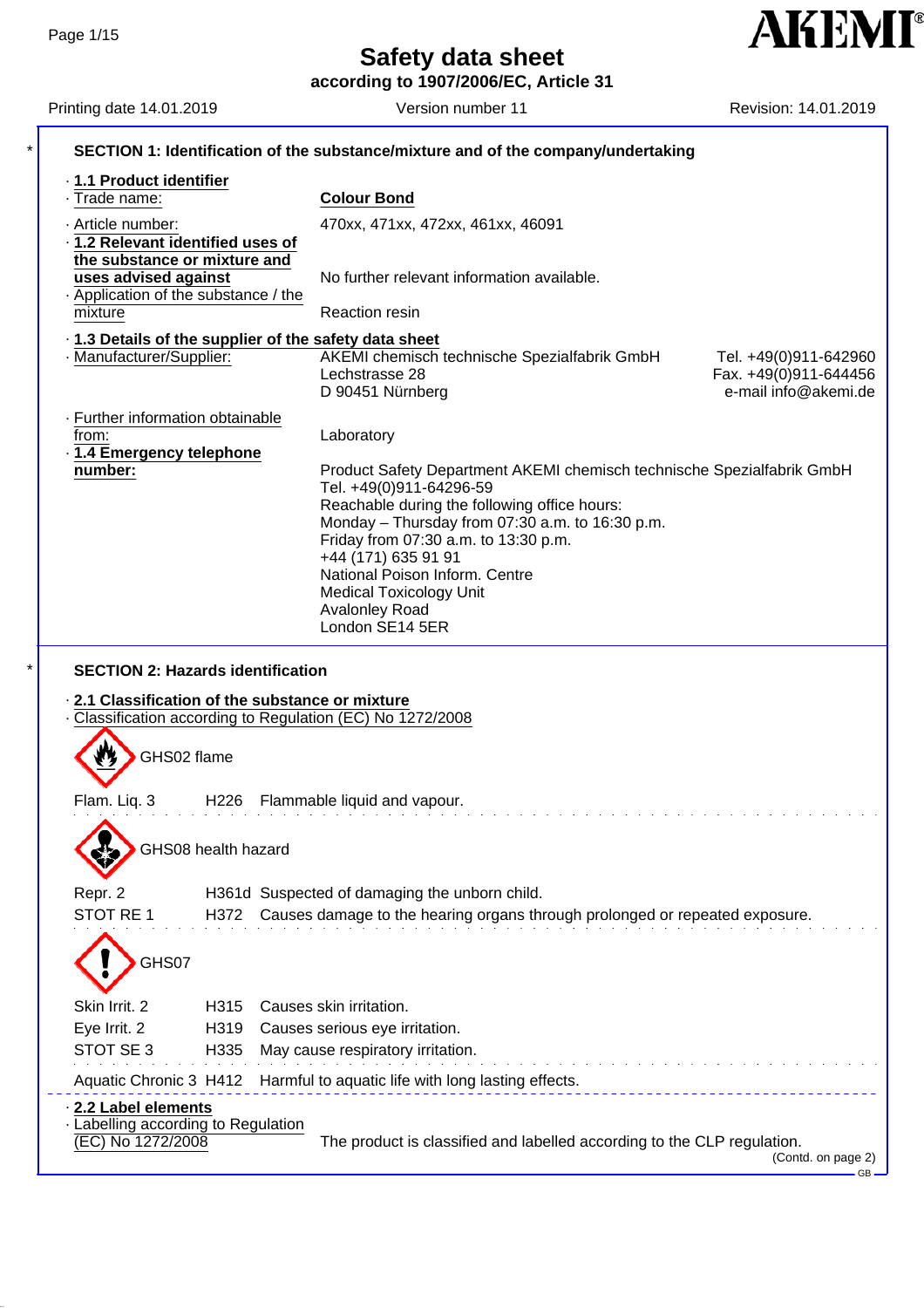**according to 1907/2006/EC, Article 31**



Printing date 14.01.2019 **Version number 11** Revision: 14.01.2019 **Revision:** 14.01.2019 **Trade name: Colour Bond** (Contd. of page 1) · Hazard pictograms GHS02 GHS07 GHS08 · Signal word Danger · Hazard-determining components of labelling: styrene · Hazard statements H226 Flammable liquid and vapour. H315 Causes skin irritation. H319 Causes serious eye irritation. H361d Suspected of damaging the unborn child. H335 May cause respiratory irritation. H372 Causes damage to the hearing organs through prolonged or repeated exposure. H412 Harmful to aquatic life with long lasting effects. · Precautionary statements P101 If medical advice is needed, have product container or label at hand. P102 Keep out of reach of children. P103 Read label before use. P210 Keep away from heat, hot surfaces, sparks, open flames and other ignition sources. No smoking. P260 Do not breathe vapours. P273 Avoid release to the environment. P280 Wear protective gloves / eye protection. P303+P361+P353 IF ON SKIN (or hair): Take off immediately all contaminated clothing. Rinse skin with water [or shower]. P305+P351+P338 IF IN EYES: Rinse cautiously with water for several minutes. Remove contact lenses, if present and easy to do. Continue rinsing. P312 Call a POISON CENTER/doctor if you feel unwell. P403+P233 Store in a well-ventilated place. Keep container tightly closed. P405 Store locked up. P501 Dispose of contents/container in accordance with local/ regional/national/international regulations. · Additional information: Contains methyl methacrylate, octabenzone. May produce an allergic reaction. · **2.3 Other hazards** During processing and product hardening the network generator is released as fume. Consequently, take care for adequate air conditioning and for fume exhaustion on request. · Results of PBT and vPvB assessment<br>PBT: No  $\frac{PBT}{VPVB}$ :  $\frac{PBT}{VPVB}$ :  $\frac{VP}{VPVB}$ : Not applicable.

#### \* **SECTION 3: Composition/information on ingredients**

#### · **3.2 Chemical characterisation: Mixtures**

· Description: Mixture of substances listed below with nonhazardous additions.

(Contd. on page 3)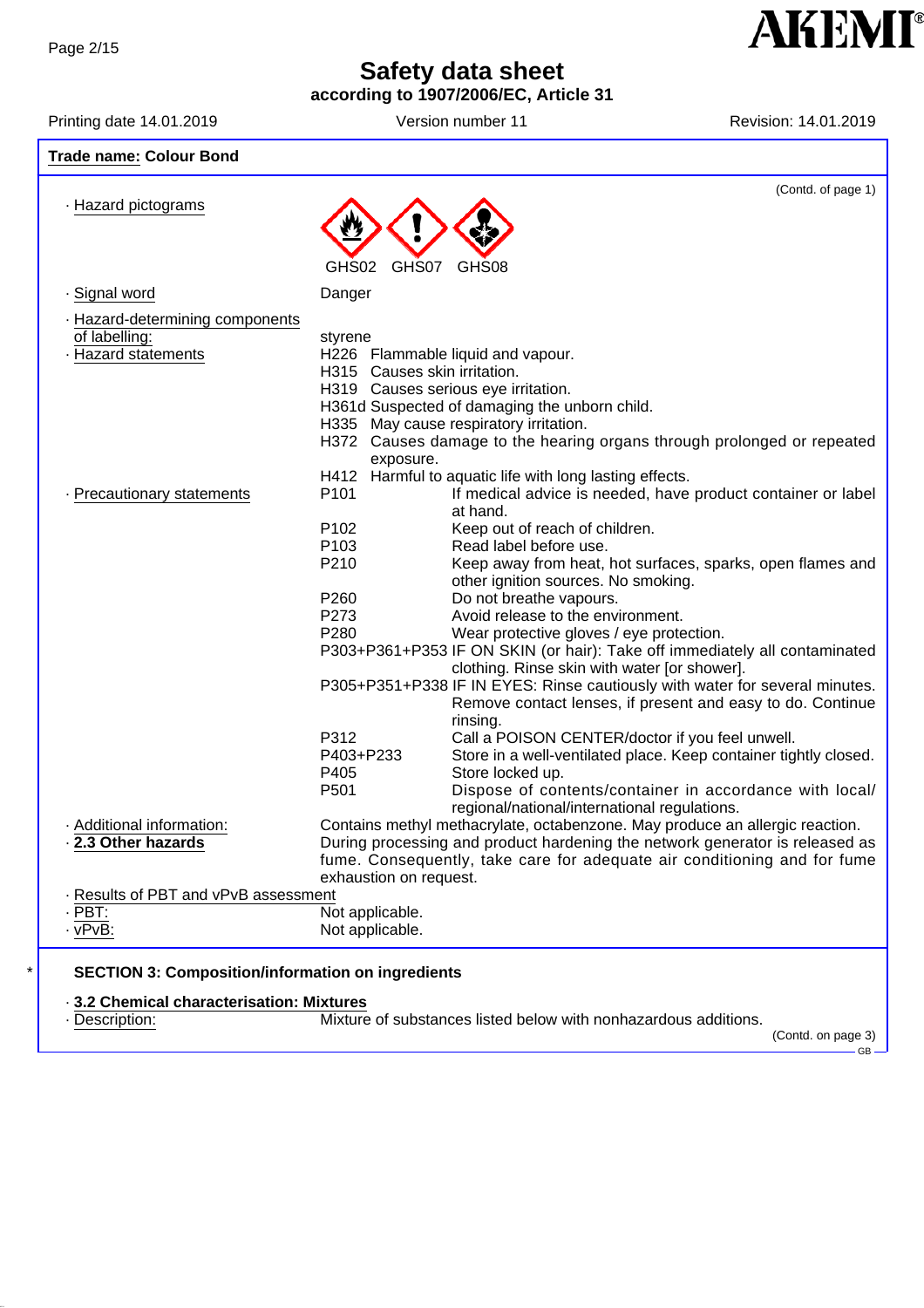**according to 1907/2006/EC, Article 31**

Printing date 14.01.2019 **Version number 11** Newsian: 14.01.2019

### **Trade name: Colour Bond**

|                                |                                                                                 | (Contd. of page 2) |
|--------------------------------|---------------------------------------------------------------------------------|--------------------|
| Dangerous components:          |                                                                                 |                    |
| CAS: 100-42-5                  | styrene                                                                         | 25-50%             |
| EINECS: 202-851-5              | <b>◆ Flam. Lig. 3, H226</b>                                                     |                    |
| Index number: 601-026-00-0     | Repr. 2, H361d; STOT RE 1, H372; Asp. Tox. 1, H304                              |                    |
| Reg.nr.: 01-2119457861-32      | Acute Tox. 4, H332; Skin Irrit. 2, H315; Eye Irrit. 2, H319; STOT SE<br>3, H335 |                    |
|                                | Aquatic Chronic 3, H412                                                         |                    |
| CAS: 80-62-6                   | methyl methacrylate                                                             | $1\%$              |
| EINECS: 201-297-1              | <b>Elam. Liq. 2, H225</b>                                                       |                    |
| Index number: 607-035-00-6     | Skin Irrit. 2, H315; Skin Sens. 1, H317; STOT SE 3, H335                        |                    |
| Reg.nr.: 01-2119452498-28      |                                                                                 |                    |
| CAS: 2768-02-7                 | trimethoxyvinylsilane                                                           | $1\%$              |
| EINECS: 220-449-8              | Flam. Liq. 3, H226                                                              |                    |
| Reg.nr.: 01-2119513215-52-0003 | $\bigcirc$ Acute Tox. 4, H332                                                   |                    |
| CAS: 38668-48-3                | 1,1'-(p-tolylimino)dipropan-2-ol                                                | $1\%$              |
| EINECS: 254-075-1              | Acute Tox. 2, H300                                                              |                    |
| Reg.nr.: 01-2119980937-17      | $\bullet$ Eye Irrit. 2, H319                                                    |                    |
|                                | Aquatic Chronic 3, H412                                                         |                    |
| CAS: 1843-05-6                 | octabenzone                                                                     | $1\%$              |
| EINECS: 217-421-2              | Skin Sens. 1B, H317                                                             |                    |
| Reg.nr.: 01-2119557833-30-0000 |                                                                                 |                    |
| · Additional information:      | For the wording of the listed hazard phrases refer to section 16.               |                    |

### **SECTION 4: First aid measures**

### · **4.1 Description of first aid measures**

| · General information:      | Take affected persons out into the fresh air.                                                                                                               |
|-----------------------------|-------------------------------------------------------------------------------------------------------------------------------------------------------------|
|                             | Position and transport stably in side position.                                                                                                             |
|                             | Immediately remove any clothing soiled by the product.                                                                                                      |
|                             | Symptoms of poisoning may even occur after several hours; therefore medical                                                                                 |
|                             | observation for at least 48 hours after the accident.                                                                                                       |
| · After inhalation:         | Supply fresh air. If required, provide artificial respiration. Keep patient warm.<br>Consult doctor if symptoms persist.                                    |
|                             | In case of unconsciousness place patient stably in side position for                                                                                        |
|                             | transportation.                                                                                                                                             |
| · After skin contact:       | If skin irritation continues, consult a doctor.                                                                                                             |
|                             | Immediately wash with water and soap and rinse thoroughly.                                                                                                  |
|                             |                                                                                                                                                             |
| · After eye contact:        | Rinse opened eye for several minutes under running water. If symptoms persist,                                                                              |
|                             | consult a doctor.                                                                                                                                           |
| · After swallowing:         | If symptoms persist consult doctor.                                                                                                                         |
| 4.2 Most important symptoms |                                                                                                                                                             |
| and effects, both acute and |                                                                                                                                                             |
| delayed                     | <b>Breathing difficulty</b>                                                                                                                                 |
|                             | Headache                                                                                                                                                    |
|                             | <b>Dizziness</b>                                                                                                                                            |
|                             | <b>Dizziness</b>                                                                                                                                            |
|                             | Coughing                                                                                                                                                    |
|                             | Nausea                                                                                                                                                      |
| · Information for doctor:   | With reference to section 2 the formulation contains styrene in the indicated<br>mass concentration range. Styrene fumes will preferably be incorporated by |
|                             | inhalation via respiratory tract, skin resorption is currently considered as an                                                                             |
|                             |                                                                                                                                                             |
|                             | inferior way of incorporation. In case of inhalation styrene is absorbed in a 60-                                                                           |
|                             | 90% range. Distribution in organism occurs rapidly, the maximum blood                                                                                       |
|                             | concentration can be analyzed after one hour after incorporation. Styrene                                                                                   |
|                             | exposition affects skin, mucous membranes, and central nervous system (CNS).                                                                                |
|                             | Acute damages / risks to health:                                                                                                                            |
|                             | In case of styrene poisoning mainly damages to and interactions with central<br>(Contd. on page 4)                                                          |
|                             | $-$ GB $-$                                                                                                                                                  |

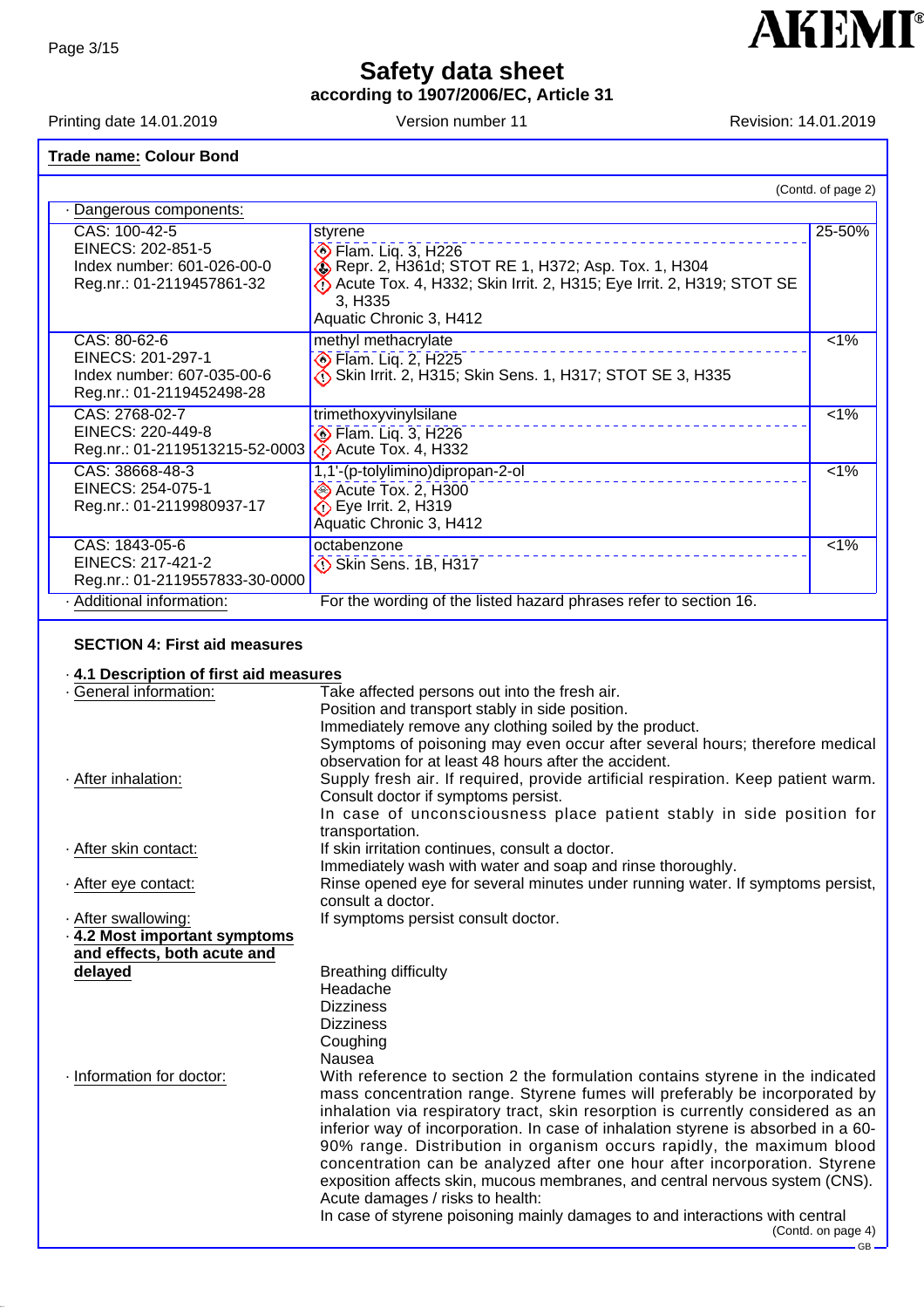**according to 1907/2006/EC, Article 31**

**AKEMI®** 

GB

Printing date 14.01.2019 Version number 11 Revision: 14.01.2019

|                                                                | (Contd. of page 3)<br>nervous system (CNS) arise. In concentration ranges above 200 ml/m3                                  |
|----------------------------------------------------------------|----------------------------------------------------------------------------------------------------------------------------|
|                                                                | symptoms such as fatigue, nausea, imbalance and prolonged response times<br>are observed.                                  |
|                                                                | Chronical health risks:                                                                                                    |
|                                                                | Effects at central and peripheral nervous system and respiratory tract are<br>evident in literature.                       |
|                                                                | Main health risks are:<br>- prolonged response times                                                                       |
|                                                                | - reduced cognitive performance, partial amnesia                                                                           |
|                                                                | - retardation of nervous impulse transition speed                                                                          |
|                                                                | - disturbances of pulmonary function                                                                                       |
| · Hazards<br>4.3 Indication of any immediate                   | Danger of impaired breathing.                                                                                              |
| medical attention and special                                  |                                                                                                                            |
| treatment needed                                               | If swallowed, gastric irrigation with added, activated carbon.                                                             |
|                                                                |                                                                                                                            |
| <b>SECTION 5: Firefighting measures</b>                        |                                                                                                                            |
| .5.1 Extinguishing media                                       |                                                                                                                            |
| · Suitable extinguishing agents:                               | CO2, powder or water spray. Fight larger fires with water spray or alcohol<br>resistant foam.                              |
| · For safety reasons unsuitable                                |                                                                                                                            |
| extinguishing agents:                                          | Water with full jet                                                                                                        |
| · 5.2 Special hazards arising from<br>the substance or mixture |                                                                                                                            |
|                                                                | Formation of toxic gases is possible during heating or in case of fire.<br>In case of fire, the following can be released: |
|                                                                | Carbon monoxide (CO)                                                                                                       |
|                                                                | Nitrogen oxides (NOx)                                                                                                      |
|                                                                | Under certain fire conditions, traces of other toxic gases cannot be excluded.                                             |
| - 5.3 Advice for firefighters                                  |                                                                                                                            |
| - Protective equipment:                                        | Wear self-contained respiratory protective device.<br>Do not inhale explosion gases or combustion gases.                   |
|                                                                | Wear fully protective suit.                                                                                                |
|                                                                | Mount respiratory protective device.                                                                                       |
| · Additional information                                       | Dispose of fire debris and contaminated fire fighting water in accordance with                                             |
|                                                                | official regulations.                                                                                                      |
|                                                                | Collect contaminated fire fighting water separately. It must not enter the sewage<br>system.                               |
|                                                                |                                                                                                                            |
| <b>SECTION 6: Accidental release measures</b>                  |                                                                                                                            |
| 6.1 Personal precautions,                                      |                                                                                                                            |
| protective equipment and                                       |                                                                                                                            |

| emergency procedures            | Ensure adequate ventilation                                                                         |
|---------------------------------|-----------------------------------------------------------------------------------------------------|
|                                 | Keep away from ignition sources.                                                                    |
|                                 | Use respiratory protective device against the effects of fumes/dust/aerosol.                        |
|                                 | Wear protective equipment. Keep unprotected persons away.                                           |
| .6.2 Environmental precautions: | Do not allow product to reach sewage system or any water course.                                    |
|                                 | Inform respective authorities in case of seepage into water course or sewage                        |
|                                 | system.                                                                                             |
|                                 | Do not allow to enter sewers/ surface or ground water.                                              |
| 6.3 Methods and material for    |                                                                                                     |
| containment and cleaning up:    | Dispose of the material collected according to regulations.                                         |
|                                 | Absorb with liquid-binding material (sand, diatomite, acid binders, universal<br>binders, sawdust). |
|                                 | Dispose contaminated material as waste according to item 13.                                        |
|                                 | Ensure adequate ventilation.                                                                        |
|                                 | (Contd. on page 5)                                                                                  |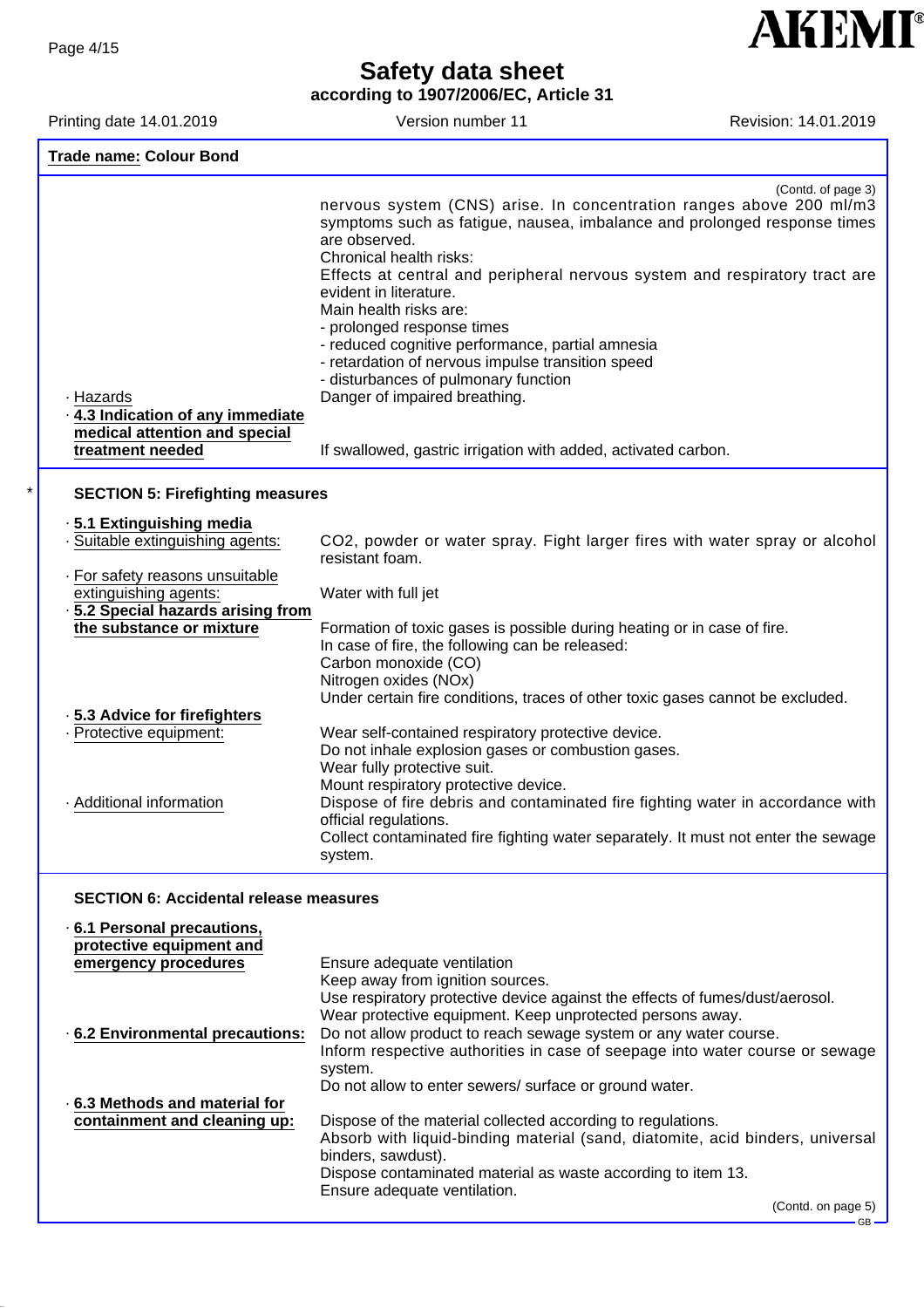**according to 1907/2006/EC, Article 31**

Printing date 14.01.2019 **Version number 11** Revision: 14.01.2019

**AKEMI®** 

| <b>Trade name: Colour Bond</b>                                                                             |                                                                                                                                                                                                                                                                                                                                        |  |
|------------------------------------------------------------------------------------------------------------|----------------------------------------------------------------------------------------------------------------------------------------------------------------------------------------------------------------------------------------------------------------------------------------------------------------------------------------|--|
| 6.4 Reference to other sections                                                                            | (Contd. of page 4)<br>See Section 7 for information on safe handling.<br>See Section 8 for information on personal protection equipment.<br>See Section 13 for disposal information.                                                                                                                                                   |  |
| <b>SECTION 7: Handling and storage</b>                                                                     |                                                                                                                                                                                                                                                                                                                                        |  |
| · 7.1 Precautions for safe                                                                                 |                                                                                                                                                                                                                                                                                                                                        |  |
| handling<br>· Information about fire - and                                                                 | Keep receptacles tightly sealed.<br>Store in cool, dry place in tightly closed receptacles.<br>Keep away from heat and direct sunlight.<br>Ensure good interior ventilation, especially at floor level. (Fumes are heavier<br>than air).<br>Use only in well ventilated areas.<br>Ensure good ventilation/exhaustion at the workplace. |  |
| explosion protection:                                                                                      | Keep ignition sources away - Do not smoke.<br>Protect against electrostatic charges.                                                                                                                                                                                                                                                   |  |
| · 7.2 Conditions for safe storage, including any incompatibilities                                         |                                                                                                                                                                                                                                                                                                                                        |  |
| · Storage:                                                                                                 |                                                                                                                                                                                                                                                                                                                                        |  |
| Requirements to be met by<br>storerooms and receptacles:                                                   | Store only in the original receptacle.<br>Prevent any seepage into the ground.                                                                                                                                                                                                                                                         |  |
| · Information about storage in one<br>common storage facility:                                             | Store away from oxidising agents.<br>Store away from foodstuffs.                                                                                                                                                                                                                                                                       |  |
| Further information about storage<br>conditions:                                                           | Store receptacle in a well ventilated area.<br>Keep container tightly sealed.                                                                                                                                                                                                                                                          |  |
| · Storage class:<br>.7.3 Specific end use(s)                                                               | No further relevant information available.                                                                                                                                                                                                                                                                                             |  |
| <b>SECTION 8: Exposure controls/personal protection</b>                                                    |                                                                                                                                                                                                                                                                                                                                        |  |
| · Additional information about<br>design of technical facilities:                                          | No further data; see item 7.                                                                                                                                                                                                                                                                                                           |  |
| 8.1 Control parameters                                                                                     |                                                                                                                                                                                                                                                                                                                                        |  |
| Ingredients with limit values that require monitoring at the workplace:                                    |                                                                                                                                                                                                                                                                                                                                        |  |
| 100-42-5 styrene                                                                                           |                                                                                                                                                                                                                                                                                                                                        |  |
| WEL Short-term value: 1080 mg/m <sup>3</sup> , 250 ppm<br>Long-term value: 430 mg/m <sup>3</sup> , 100 ppm |                                                                                                                                                                                                                                                                                                                                        |  |
| 80-62-6 methyl methacrylate<br>WEL Short-term value: 416 mg/m <sup>3</sup> , 100 ppm                       |                                                                                                                                                                                                                                                                                                                                        |  |
| Long-term value: 208 mg/m <sup>3</sup> , 50 ppm                                                            |                                                                                                                                                                                                                                                                                                                                        |  |
| 2768-02-7 trimethoxyvinylsilane                                                                            |                                                                                                                                                                                                                                                                                                                                        |  |
| WEL Short-term value: 333 mg/m <sup>3</sup> , 250 ppm<br>Long-term value: 266 mg/m <sup>3</sup> , 200 ppm  |                                                                                                                                                                                                                                                                                                                                        |  |
| $\cdot$ DNELs                                                                                              |                                                                                                                                                                                                                                                                                                                                        |  |
| 100-42-5 styrene                                                                                           |                                                                                                                                                                                                                                                                                                                                        |  |
| Oral                                                                                                       | DNEL (Langzeit-wiederholt) 2.1 mg/kg bw/day (BEV)                                                                                                                                                                                                                                                                                      |  |
| Dermal                                                                                                     | DNEL (Langzeit-wiederholt) 406 mg/kg bw/day (ARB)                                                                                                                                                                                                                                                                                      |  |
| Inhalative   DNEL (Kurzzeit-akut)                                                                          | 343 mg/kg bw/day (BEV)<br>289-306 mg/m <sup>3</sup> Air (ARB)                                                                                                                                                                                                                                                                          |  |
|                                                                                                            | (Contd. on page 6)<br>$GB -$                                                                                                                                                                                                                                                                                                           |  |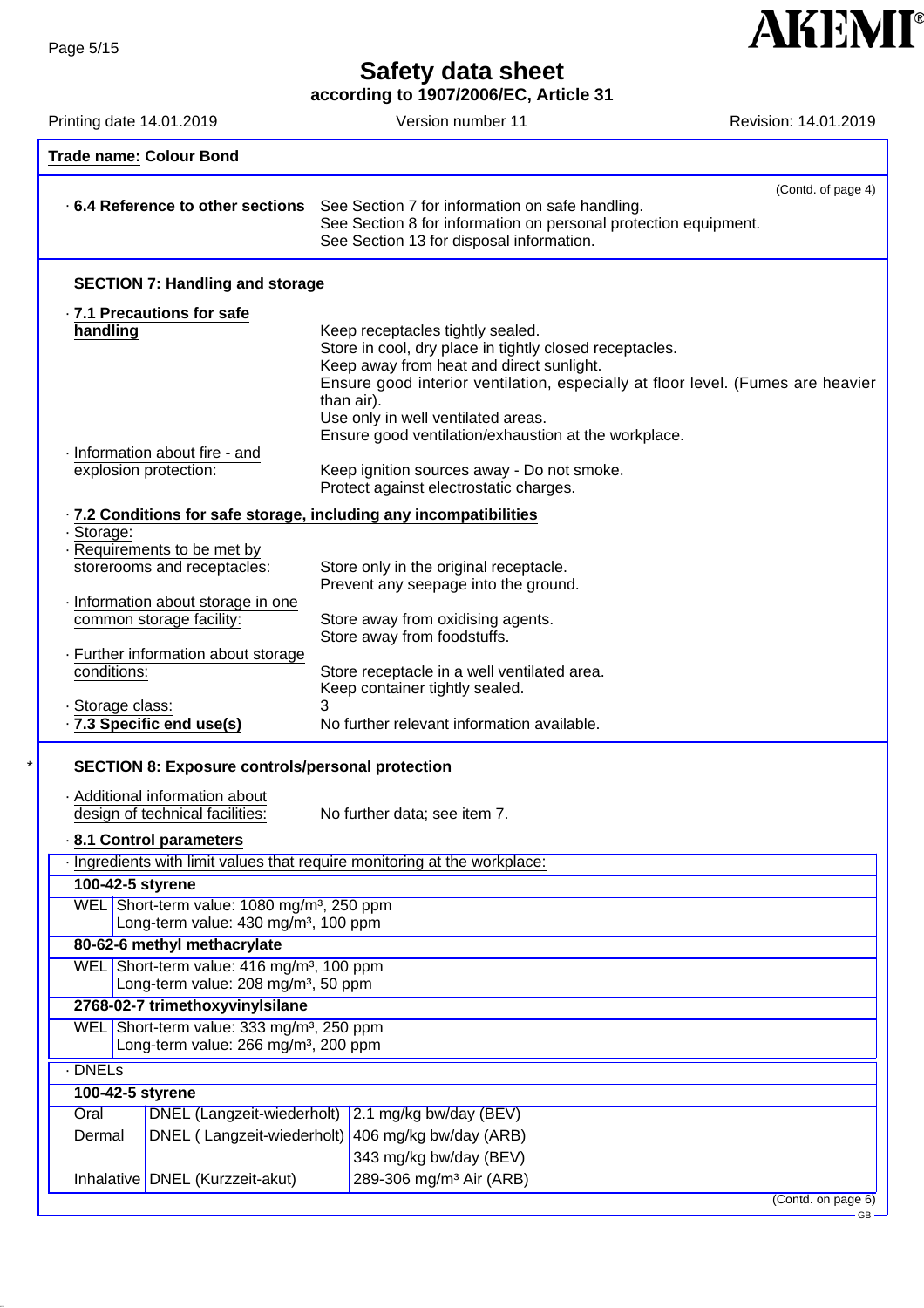**according to 1907/2006/EC, Article 31**

Printing date 14.01.2019 **Version number 11** Revision: 14.01.2019

| <b>Trade name: Colour Bond</b>                              |                                                    |                                                         |
|-------------------------------------------------------------|----------------------------------------------------|---------------------------------------------------------|
|                                                             |                                                    | (Contd. of page 5)                                      |
|                                                             |                                                    | 174.25-182.75 mg/m <sup>3</sup> Air (BEV)               |
|                                                             | DNEL (Langzeit-wiederholt)                         | 85 mg/m <sup>3</sup> Air (ARB)                          |
|                                                             |                                                    | 10.2 mg/m <sup>3</sup> Air (BEV)                        |
|                                                             | 80-62-6 methyl methacrylate                        |                                                         |
| Oral                                                        | <b>DNEL</b> (Kurzzeit-akut)                        | 0.25 mg/kg bw/day (BEV)                                 |
| Dermal                                                      | DNEL (Kurzzeit-akut)                               | 1.5 mg/kg bw/day (ARB)                                  |
|                                                             |                                                    | 1.5 mg/kg bw/day (BEV)                                  |
|                                                             |                                                    | DNEL (Langzeit-wiederholt) 1.5-13.67 mg/kg bw/day (ARB) |
|                                                             |                                                    | 1.5-8.2 mg/kg bw/day (BEV)                              |
|                                                             | Inhalative   DNEL (Kurzzeit-akut)                  | 29.6-416 mg/m <sup>3</sup> Air (ARB)                    |
|                                                             |                                                    | 6.3-104 mg/m <sup>3</sup> Air (BEV)                     |
|                                                             | DNEL (Langzeit-wiederholt)                         | 208 mg/m <sup>3</sup> Air (ARB)                         |
|                                                             |                                                    | 74.3-104 mg/m <sup>3</sup> Air (BEV)                    |
|                                                             | 2768-02-7 trimethoxyvinylsilane                    |                                                         |
| Oral                                                        | <b>DNEL</b> (Langzeit-wiederholt)                  | 0.3 mg/kg bw/day (BEV)                                  |
| Dermal                                                      | DNEL (Kurzzeit-akut)                               | 0.2 mg/kg bw/day (ARB)                                  |
|                                                             |                                                    | 26.9 mg/kg bw/day (BEV)                                 |
|                                                             | DNEL (Langzeit-wiederholt)                         | 0.69 mg/kg bw/day (ARB)                                 |
|                                                             |                                                    | 0.3 mg/kg bw/day (BEV)                                  |
|                                                             | Inhalative   DNEL (Kurzzeit-akut)                  | 2.6 mg/m <sup>3</sup> Air (ARB)                         |
|                                                             |                                                    | 93.4 mg/m <sup>3</sup> Air (BEV)                        |
|                                                             | DNEL (Langzeit-wiederholt)                         | 4.9 mg/m <sup>3</sup> Air (ARB)                         |
|                                                             |                                                    | 1.04 mg/m <sup>3</sup> Air (BEV)                        |
|                                                             | 38668-48-3 1,1'-(p-tolylimino)dipropan-2-ol        |                                                         |
| Oral                                                        | <b>DNEL</b> (Langzeit-wiederholt)                  | 0.3 mg/kg bw/day (BEV)                                  |
| Dermal                                                      | DNEL (Langzeit-wiederholt) 0.7 mg/kg bw/day (ARB)  |                                                         |
|                                                             |                                                    | 0.3 mg/kg bw/day (BEV)                                  |
|                                                             | Inhalative DNEL (Langzeit-wiederholt)              | 2.47 mg/m <sup>3</sup> Air (ARB)                        |
|                                                             |                                                    | 0.4 mg/m <sup>3</sup> Air (BEV)                         |
|                                                             | 1843-05-6 octabenzone                              |                                                         |
| Oral                                                        | DNEL (Langzeit-wiederholt)                         | $0.9$ mg/kg bw/day (BEV)                                |
| Dermal                                                      | DNEL (Langzeit-wiederholt) 1.87 mg/kg bw/day (ARB) |                                                         |
|                                                             |                                                    | 0.9 mg/kg bw/day (BEV)                                  |
|                                                             | Inhalative   DNEL (Langzeit-wiederholt)            | 6.6 mg/m <sup>3</sup> Air (ARB)                         |
|                                                             |                                                    | 1.6 mg/m <sup>3</sup> Air (BEV)                         |
|                                                             |                                                    |                                                         |
| - PNECs<br>100-42-5 styrene                                 |                                                    |                                                         |
| PNEC (wässrig) 5 mg/l (KA)                                  |                                                    |                                                         |
|                                                             | 0.014 mg/l (MW)                                    |                                                         |
|                                                             | 0.028 mg/l (SW)                                    |                                                         |
|                                                             | 0.04 mg/l (WAS)                                    |                                                         |
|                                                             |                                                    |                                                         |
| PNEC (fest)                                                 | 0.2 mg/kg Trockengew (BO)                          |                                                         |
|                                                             | 0.307 mg/kg Trockengew (MWS)                       |                                                         |
| 0.614 mg/kg Trockengew (SWS)<br>80-62-6 methyl methacrylate |                                                    |                                                         |
|                                                             | PNEC (wässrig) 10 mg/l (KA)                        |                                                         |
|                                                             |                                                    | (Contd. on page 7)                                      |

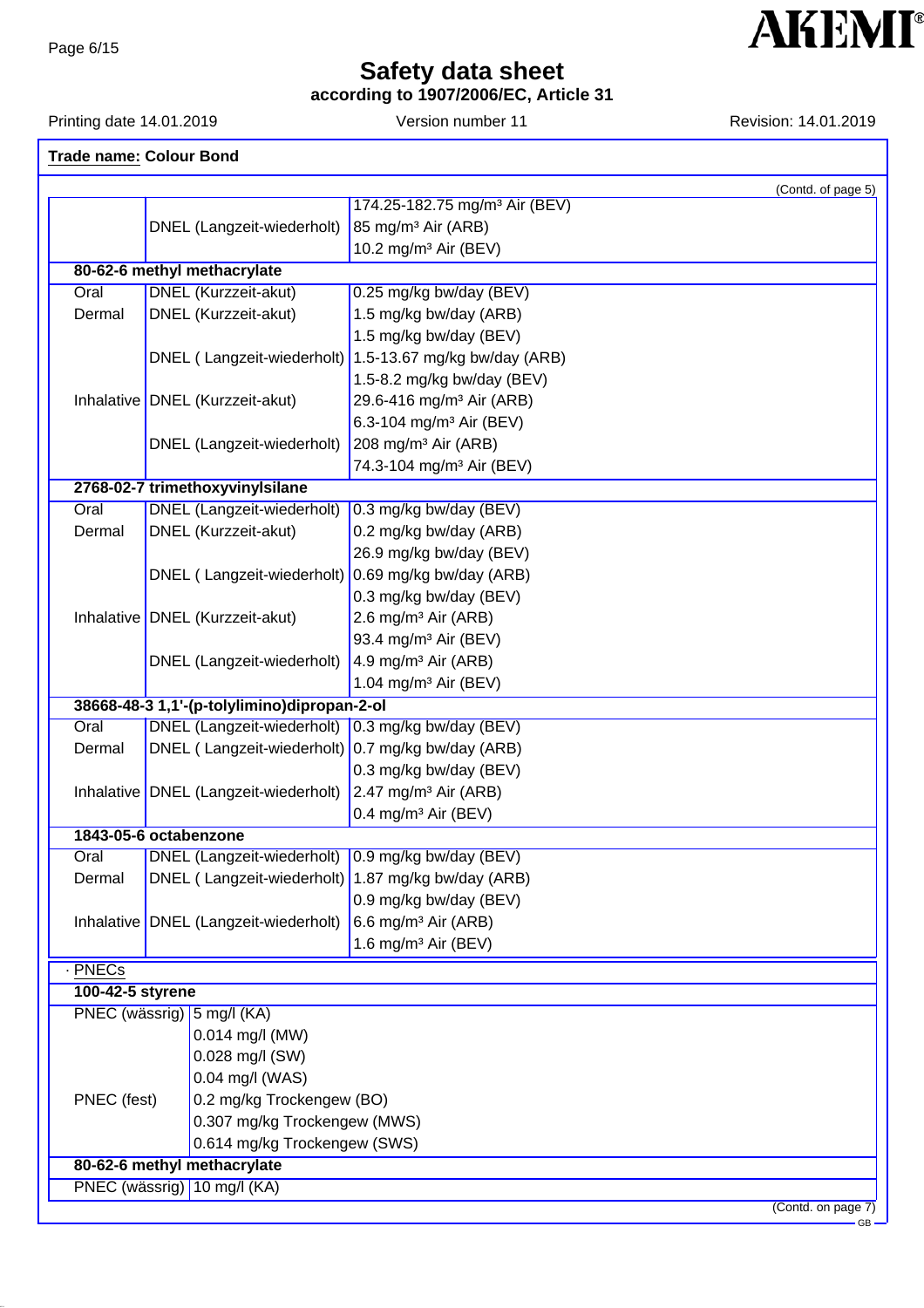**according to 1907/2006/EC, Article 31**

Printing date 14.01.2019 **Version number 11** Revision: 14.01.2019 **Revision:** 14.01.2019

| <b>Trade name: Colour Bond</b>                                      |                                                                                                           |  |  |  |
|---------------------------------------------------------------------|-----------------------------------------------------------------------------------------------------------|--|--|--|
|                                                                     | (Contd. of page 6)                                                                                        |  |  |  |
|                                                                     | 0.94 mg/l (MW)                                                                                            |  |  |  |
|                                                                     | 0.094 mg/l (SW)                                                                                           |  |  |  |
|                                                                     | 0.15-0.94 mg/l (WAS)                                                                                      |  |  |  |
| PNEC (fest)                                                         | 1.47 mg/kg Trockengew (BO)                                                                                |  |  |  |
|                                                                     | 0.73-45.38 mg/kg Trockengew (MWS)                                                                         |  |  |  |
|                                                                     | 5.74 mg/kg Trockengew (SWS)                                                                               |  |  |  |
|                                                                     | 2768-02-7 trimethoxyvinylsilane                                                                           |  |  |  |
| PNEC (wässrig)   110 mg/l (KA)                                      |                                                                                                           |  |  |  |
|                                                                     | 0.034 mg/l (MW)                                                                                           |  |  |  |
|                                                                     | 0.34 mg/l (SW)                                                                                            |  |  |  |
|                                                                     | 3.4 mg/l (WAS)                                                                                            |  |  |  |
| PNEC (fest)                                                         | 0.046 mg/kg Trockengew (BO)                                                                               |  |  |  |
|                                                                     | 0.27 mg/kg Trockengew (SWS)                                                                               |  |  |  |
|                                                                     | 38668-48-3 1,1'-(p-tolylimino)dipropan-2-ol                                                               |  |  |  |
| PNEC (wässrig) 199.5 mg/l (KA)                                      |                                                                                                           |  |  |  |
|                                                                     | 0.0017 mg/l (MW)                                                                                          |  |  |  |
|                                                                     | 0.017 mg/l (SW)                                                                                           |  |  |  |
|                                                                     | 0.17 mg/l (WAS)                                                                                           |  |  |  |
| PNEC (fest)                                                         | 0.005 mg/kg Trockengew (BO)                                                                               |  |  |  |
|                                                                     | 0.00782 mg/kg Trockengew (MWS)                                                                            |  |  |  |
|                                                                     | 0.0782 mg/kg Trockengew (SWS)                                                                             |  |  |  |
| 1843-05-6 octabenzone                                               |                                                                                                           |  |  |  |
| PNEC (wässrig)   1 mg/l (KA)                                        |                                                                                                           |  |  |  |
|                                                                     | 0.0052 mg/l (MW)                                                                                          |  |  |  |
|                                                                     | 0.052 mg/l (SW)                                                                                           |  |  |  |
|                                                                     | 0.52 mg/l (WAS)                                                                                           |  |  |  |
| PNEC (fest)                                                         | 66.1 mg/kg Trockengew (BO)                                                                                |  |  |  |
|                                                                     | 10 mg/kg Trockengew (MWS)                                                                                 |  |  |  |
|                                                                     | 100 mg/kg Trockengew (SWS)                                                                                |  |  |  |
| · Additional information:                                           | The lists valid during the making were used as basis.                                                     |  |  |  |
|                                                                     |                                                                                                           |  |  |  |
| 8.2 Exposure controls                                               |                                                                                                           |  |  |  |
| · Personal protective equipment:<br>General protective and hygienic |                                                                                                           |  |  |  |
| measures:                                                           | Do not eat, drink, smoke or sniff while working.                                                          |  |  |  |
|                                                                     | Use skin protection cream for skin protection.                                                            |  |  |  |
|                                                                     | Clean skin thoroughly immediately after handling the product.                                             |  |  |  |
|                                                                     | Keep away from foodstuffs, beverages and feed.<br>Immediately remove all soiled and contaminated clothing |  |  |  |
|                                                                     | Wash hands before breaks and at the end of work.                                                          |  |  |  |
|                                                                     | Do not inhale gases / fumes / aerosols.                                                                   |  |  |  |
|                                                                     | Avoid contact with the eyes and skin.                                                                     |  |  |  |
| · Respiratory protection:                                           | Short term filter device:<br>Filter A/P2                                                                  |  |  |  |
|                                                                     | In case of brief exposure or low pollution use respiratory filter device. In case of                      |  |  |  |
|                                                                     | intensive or longer exposure use self-contained respiratory protective device.                            |  |  |  |
| · Protection of hands:                                              | After use of gloves apply skin-cleaning agents and skin cosmetics.                                        |  |  |  |
|                                                                     | Preventive skin protection by use of skin-protecting agents is recommended.                               |  |  |  |
|                                                                     | Skin protection agent recommendation for preventive skin shelter without use of<br>protective gloves:     |  |  |  |
|                                                                     | STOKODERM (http://www.stoko.com)                                                                          |  |  |  |
|                                                                     | (Contd. on page 8)                                                                                        |  |  |  |

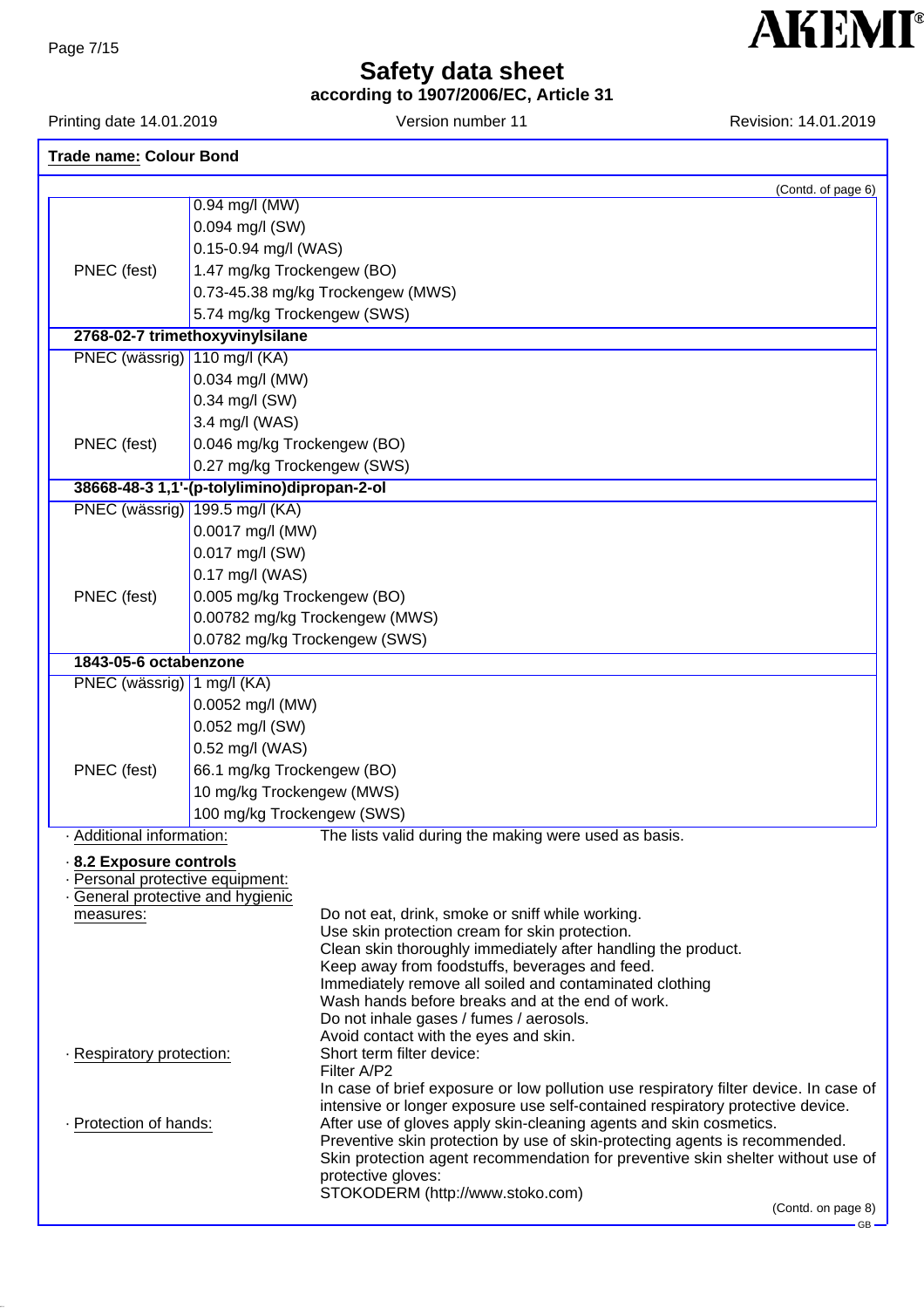**according to 1907/2006/EC, Article 31**

Printing date 14.01.2019 **Version number 11** Revision: 14.01.2019

**AKEMI®** 

| <b>Trade name: Colour Bond</b>                                                         |                                                                                                                                                                                                                                                                                                                                                                                                                                                                        |
|----------------------------------------------------------------------------------------|------------------------------------------------------------------------------------------------------------------------------------------------------------------------------------------------------------------------------------------------------------------------------------------------------------------------------------------------------------------------------------------------------------------------------------------------------------------------|
|                                                                                        | (Contd. of page 7)                                                                                                                                                                                                                                                                                                                                                                                                                                                     |
|                                                                                        | ARRETIL (http://www.stoko.com)<br>Skin protection agent recommendation for preventive skin shelter in application<br>and combination of protective gloves:<br>STOKO EMULSION (http://www.stoko.com)<br>Skin protection recommendation for skin cleaning after product handling:<br>FRAPANTOL (http://www.stoko.com)<br>Kresto Classic (http://debstoko.com)<br>Skin protection agent recommendation for skin aftercare:<br>STOKO VITAN (http://www.stoko.com)          |
|                                                                                        | The protection gloves to be used have to comply with the specifications of the<br>directive 89/686/EC and the directive derived decree EN374, respectively, e.g.<br>the above listed protection glove type. The mentioned permeation times' data<br>were generated and verified with material samples of the recommended<br>protection glove type in the scope of laboratory anylyses of the company KCL<br>GmbH in compliance with EN374.                             |
|                                                                                        | This recommendation refers exclusively to the material safety data sheet<br>referenced product delivered by Akemi and the indicated field of application. In<br>case of product dilution or in case of mixture with different substances or<br>chemicals, and in condition of EN374 deviation the producer of CE-approved<br>protection gloves must be contacted for detailed information (e.g., KCL GmbH,<br>Germany, 36124 Eichenzell, internet: http://www.kcl.de). |
|                                                                                        | Protective gloves                                                                                                                                                                                                                                                                                                                                                                                                                                                      |
|                                                                                        | The glove material has to be impermeable and resistant to the<br>product/ the substance/ the preparation.<br>Due to missing tests no recommendation to the glove material can be<br>given for the product/ the preparation/ the chemical mixture.<br>Selection of the glove material on consideration of the penetration<br>times, rates of diffusion and the degradation                                                                                              |
| Material of gloves                                                                     | Fluorocarbon rubber (Viton)<br>The selection of the suitable gloves does not only depend on the material, but<br>also on further marks of quality and varies from manufacturer to manufacturer.<br>As the product is a preparation of several substances, the resistance of the<br>glove material can not be calculated in advance and has therefore to be checked<br>prior to the application.                                                                        |
|                                                                                        | - Penetration time of glove material Value for the permeation: Level $\leq 6$ , 480 min<br>The exact break trough time has to be found out by the manufacturer of the<br>protective gloves and has to be observed.                                                                                                                                                                                                                                                     |
| . For the permanent contact gloves<br>made of the following materials are<br>suitable: | Fluorocarbon rubber (Viton)<br>Vitoject (KCL, Art_No. 890)                                                                                                                                                                                                                                                                                                                                                                                                             |
| As protection from splashes gloves<br>made of the following materials are<br>suitable: | Fluorocarbon rubber (Viton)<br>Vitoject (KCL, Art_No. 890)<br>Nitrile rubber, NBR<br>Camatril (KCL, 730, 731, 732, 733)<br>Butyl rubber, BR<br>Butoject (KCL, Art_No. 897, 898)                                                                                                                                                                                                                                                                                        |
| · Not suitable are gloves made of<br>the following materials:                          | Natural rubber, NR<br>Leather gloves                                                                                                                                                                                                                                                                                                                                                                                                                                   |
| · Eye protection:                                                                      | Strong material gloves<br>Tightly sealed goggles                                                                                                                                                                                                                                                                                                                                                                                                                       |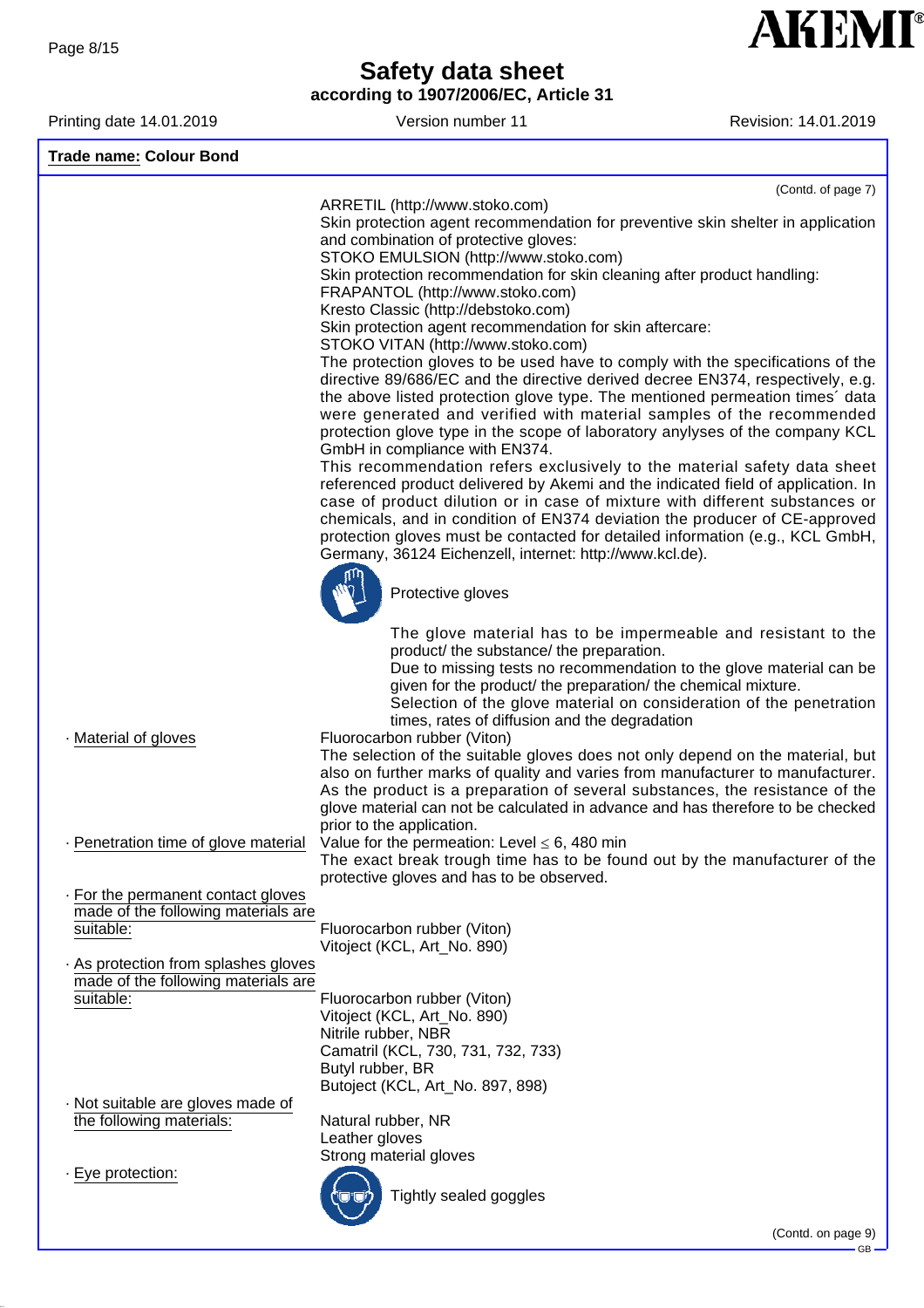**according to 1907/2006/EC, Article 31**

Printing date 14.01.2019 **Version number 11** Revision: 14.01.2019

**AKEMI®** 

| · Body protection:                                          | (Contd. of page 8)<br>Protective work clothing                                                 |
|-------------------------------------------------------------|------------------------------------------------------------------------------------------------|
| <b>SECTION 9: Physical and chemical properties</b>          |                                                                                                |
| . 9.1 Information on basic physical and chemical properties |                                                                                                |
| - General Information<br>- Appearance:                      |                                                                                                |
| Form:                                                       | Fluid                                                                                          |
| Colour:                                                     | According to product specification                                                             |
| · Odour:                                                    | Characteristic                                                                                 |
| Change in condition                                         |                                                                                                |
| Melting point/freezing point:                               | Undetermined.                                                                                  |
| Initial boiling point and boiling range: 145.2 °C           |                                                                                                |
| · Flash point:                                              | 31-32 °C                                                                                       |
| · Ignition temperature:                                     | 480 °C                                                                                         |
| - Auto-ignition temperature:                                | Product is not selfigniting.                                                                   |
| · Explosive properties:                                     | Product is not explosive. However, formation of explosive air/vapour<br>mixtures are possible. |
| - Explosion limits:                                         |                                                                                                |
| Lower:                                                      | 1.2 Vol %                                                                                      |
| Upper:                                                      | 8.9 Vol %                                                                                      |
| Vapour pressure at 20 °C:                                   | 6 <sub>hPa</sub>                                                                               |
| · Density at 20 °C:                                         | 1.1 $g/cm3$                                                                                    |
| · Solubility in / Miscibility with                          |                                                                                                |
| water:                                                      | Not miscible or difficult to mix.                                                              |
| · Viscosity:                                                |                                                                                                |
| Dynamic:                                                    | Not determined.                                                                                |
| Kinematic:                                                  | Not determined.                                                                                |
| · Solvent content:                                          |                                                                                                |
| Organic solvents:                                           | 33.5 %                                                                                         |
| 9.2 Other information                                       | No further relevant information available.                                                     |

| · 10.1 Reactivity             | No further relevant information available.                       |                     |
|-------------------------------|------------------------------------------------------------------|---------------------|
| · 10.2 Chemical stability     |                                                                  |                     |
| . Thermal decomposition /     |                                                                  |                     |
| conditions to be avoided:     | No decomposition if used and stored according to specifications. |                     |
| 10.3 Possibility of hazardous |                                                                  |                     |
| reactions                     | Exothermic polymerisation.                                       |                     |
|                               | Reacts with strong oxidising agents.                             |                     |
|                               | Reacts with strong alkali.                                       |                     |
|                               | Reacts with strong acids.                                        |                     |
|                               | Reacts with peroxides and other radical forming substances.      |                     |
| ⋅ 10.4 Conditions to avoid    | No further relevant information available.                       |                     |
| 10.5 Incompatible materials:  | No further relevant information available.                       |                     |
| 10.6 Hazardous decomposition  |                                                                  |                     |
| products:                     | Hydrogen chloride (HCI)                                          |                     |
|                               | Nitrogen oxides (NOx)                                            |                     |
|                               | Carbon monoxide and carbon dioxide                               |                     |
|                               |                                                                  | (Contd. on page 10) |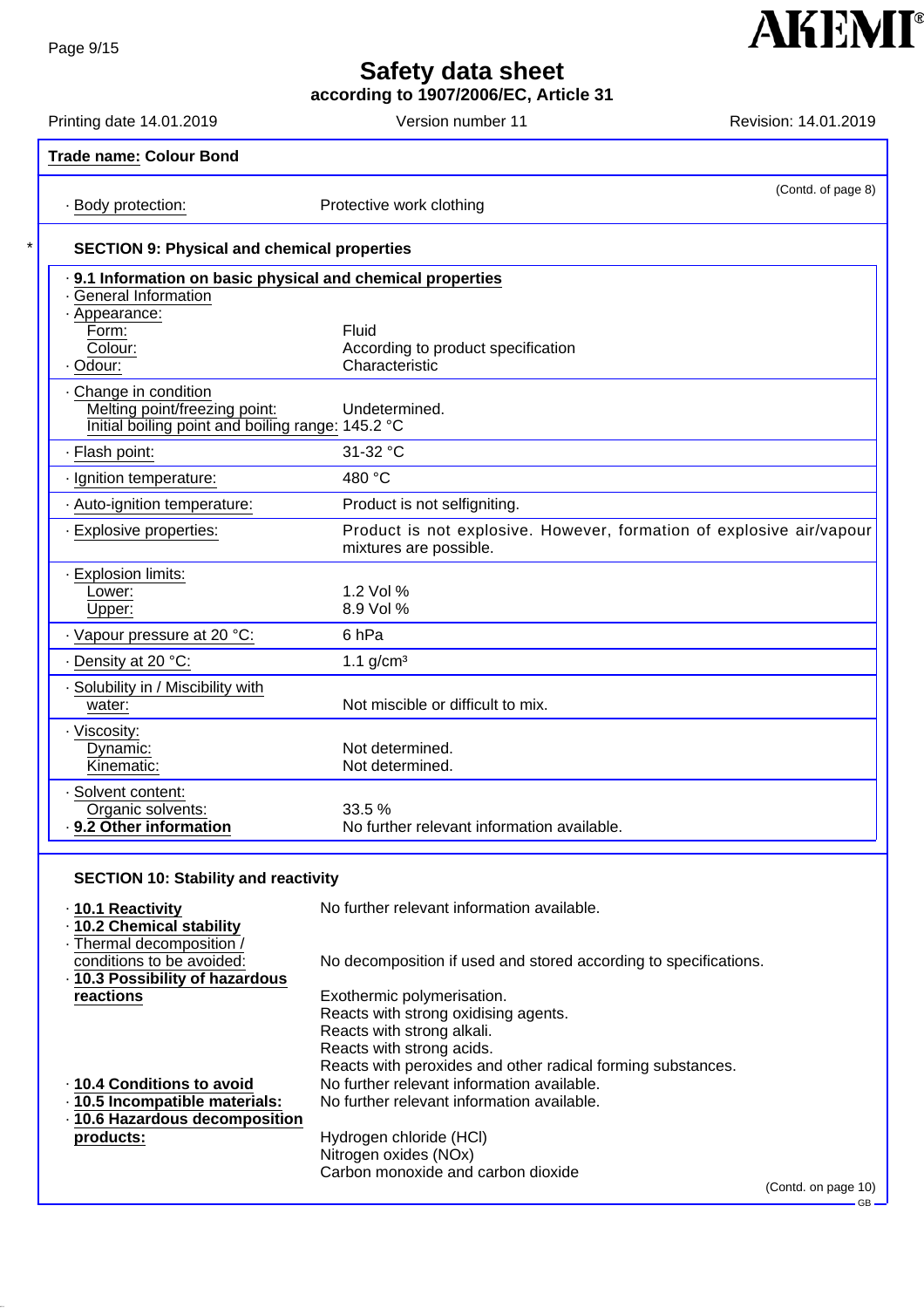**according to 1907/2006/EC, Article 31**

Printing date 14.01.2019 **Version number 11** Revision: 14.01.2019

**AKEMI®** 

|  | <b>Trade name: Colour Bond</b>                                   |                                               |                 |                                                                                                     |                     |
|--|------------------------------------------------------------------|-----------------------------------------------|-----------------|-----------------------------------------------------------------------------------------------------|---------------------|
|  |                                                                  |                                               |                 | Possible in traces.                                                                                 | (Contd. of page 9)  |
|  |                                                                  | <b>SECTION 11: Toxicological information</b>  |                 |                                                                                                     |                     |
|  |                                                                  | · 11.1 Information on toxicological effects   |                 |                                                                                                     |                     |
|  | - Acute toxicity                                                 |                                               |                 | Based on available data, the classification criteria are not met.                                   |                     |
|  |                                                                  | . LD/LC50 values relevant for classification: |                 |                                                                                                     |                     |
|  |                                                                  | <b>ATE (Acute Toxicity Estimates)</b>         |                 |                                                                                                     |                     |
|  | Oral                                                             | LD50                                          |                 | >2,989-<23,915 mg/kg (r)                                                                            |                     |
|  | Inhalative   LC50/4 h                                            |                                               | 36.3 mg/l (r)   |                                                                                                     |                     |
|  | 100-42-5 styrene                                                 |                                               |                 |                                                                                                     |                     |
|  | Oral                                                             | <b>LD50</b>                                   |                 | $>2,000$ mg/kg (rat)                                                                                |                     |
|  | Dermal                                                           | LD50                                          |                 | >2,000 mg/kg (rat) (OECD-Prüfrichtlinie 402)                                                        |                     |
|  | Inhalative $LC50/4h$                                             |                                               |                 | 9.5 mg/m3 (mouse)                                                                                   |                     |
|  |                                                                  | LC50/4 h                                      | 11.8 mg/l (rat) |                                                                                                     |                     |
|  |                                                                  | <b>NOAEC</b>                                  | 4.34 mg/l (rat) |                                                                                                     |                     |
|  |                                                                  | 80-62-6 methyl methacrylate                   |                 |                                                                                                     |                     |
|  | Oral                                                             | <b>LD50</b>                                   |                 | 7,872 mg/kg (rat) (OECD 401)                                                                        |                     |
|  | Dermal                                                           | LD50                                          |                 | $>5,000$ mg/kg (rabbit)                                                                             |                     |
|  | Inhalative $LC50/4h$                                             |                                               |                 | 4,632 mg/m3 (rat)                                                                                   |                     |
|  |                                                                  | LC50/4 h                                      | 29.8 mg/l (rat) |                                                                                                     |                     |
|  |                                                                  | 2768-02-7 trimethoxyvinylsilane               |                 |                                                                                                     |                     |
|  | Oral                                                             | <b>LD50</b>                                   |                 | 7,120-7,236 mg/kg (rat) (OECD 401)                                                                  |                     |
|  |                                                                  |                                               |                 | NOAEL-Werte 250 mg/kg (rat) (OECD422)                                                               |                     |
|  | Dermal                                                           | LD50                                          |                 | 3,200 mg/kg (rabbit) (OECD 402)<br>16.8 mg/m3 (rat) (OECD 403)<br>16.8 mg/l (rat)                   |                     |
|  | Inhalative $LC50/4h$                                             | LC50/4 h                                      |                 |                                                                                                     |                     |
|  |                                                                  | <b>NOAEC</b>                                  |                 | 0.058-1.7 mg/l (rat) (EPA OTS)                                                                      |                     |
|  |                                                                  | 38668-48-3 1,1'-(p-tolylimino)dipropan-2-ol   |                 |                                                                                                     |                     |
|  | Oral                                                             | <b>LD50</b>                                   |                 | >25-<200 mg/kg (rat) (OECD 423)                                                                     |                     |
|  | Dermal                                                           | LD50                                          |                 | >2,000 mg/kg (rabbit) (OECD 402)                                                                    |                     |
|  |                                                                  | 1843-05-6 octabenzone                         |                 |                                                                                                     |                     |
|  | Oral                                                             | LD50                                          |                 | >5,000 mg/kg (rat)                                                                                  |                     |
|  | Dermal                                                           | LD50                                          |                 | $>5,000$ mg/kg (rabbit)                                                                             |                     |
|  | · Primary irritant effect:                                       |                                               |                 |                                                                                                     |                     |
|  |                                                                  | · Skin corrosion/irritation                   |                 | Causes skin irritation.                                                                             |                     |
|  |                                                                  | Serious eye damage/irritation                 |                 | Causes serious eye irritation.<br>Based on available data, the classification criteria are not met. |                     |
|  | · Respiratory or skin sensitisation<br>· Experience with humans: |                                               |                 | After incorporation and inhalation styrene predominantly will be metabolized in                     |                     |
|  |                                                                  |                                               |                 | the organism to mandelic and phenylglyoxylic acid and matabolites will pass                         |                     |
|  | · Toxicokinetics, metabolism and<br>distribution                 |                                               |                 | through urine excretion.                                                                            |                     |
|  |                                                                  |                                               |                 | After incorporation and inhalation styrene predominantly will be metabolized in                     |                     |
|  |                                                                  |                                               |                 | the organism to mandelic and phenylglyoxylic acid and metabolites will pass                         |                     |
|  |                                                                  |                                               |                 | through urine excretion.                                                                            |                     |
|  | Acute effects (acute toxicity,<br>irritation and corrosivity)    |                                               |                 | Styrene:                                                                                            |                     |
|  |                                                                  |                                               |                 | Artificial special nutrition in rat population, acute LD50 value, oral: 5000 mg/kg.                 |                     |
|  |                                                                  |                                               |                 | Inhalation, rat population, acute LC50 value (4h): 24 mg/l.                                         |                     |
|  |                                                                  |                                               |                 |                                                                                                     | (Contd. on page 11) |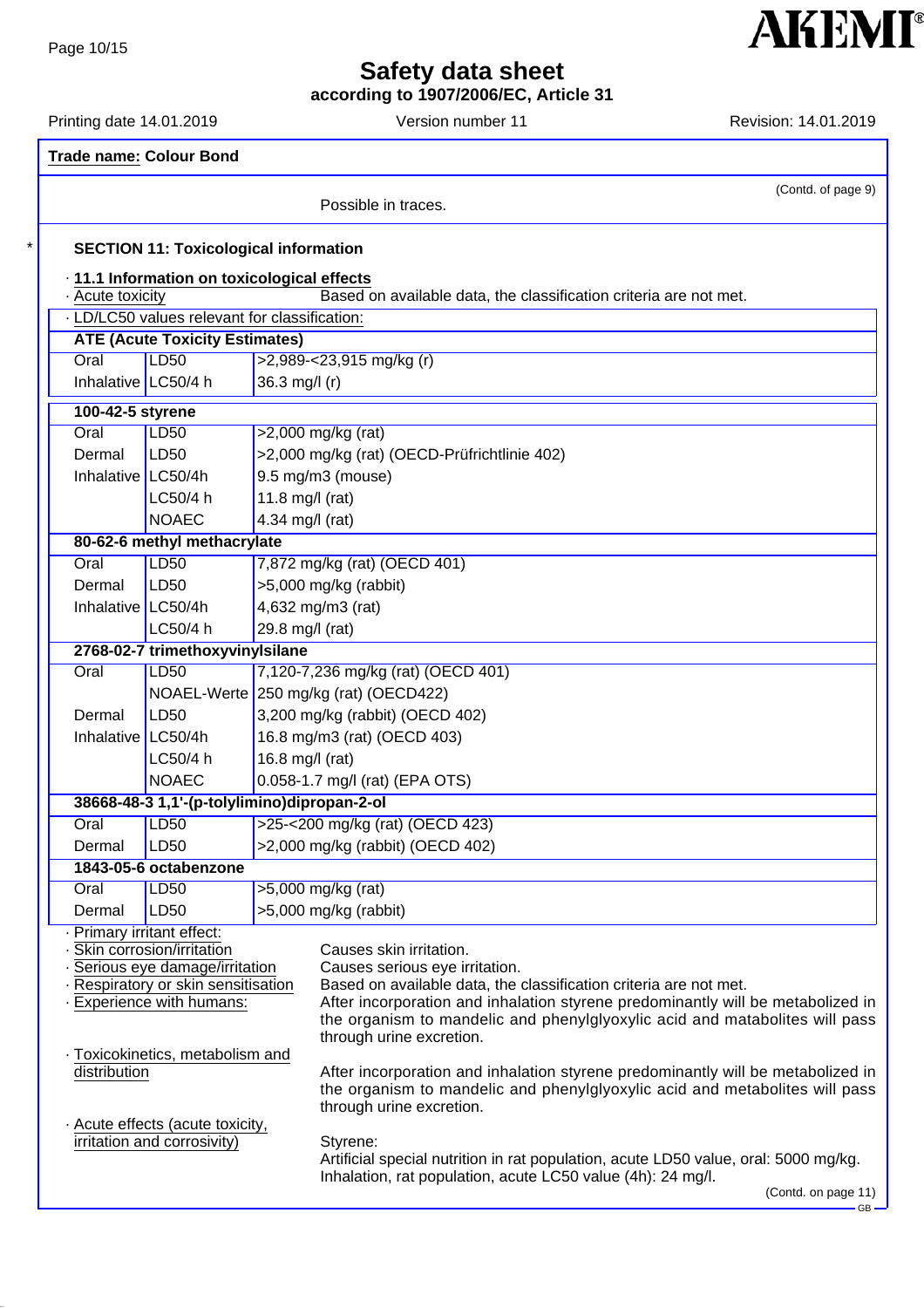**according to 1907/2006/EC, Article 31**

Printing date 14.01.2019 Version number 11 Version number 11 Version: 14.01.2019

**AKEMI**<sup>®</sup>

| <b>Trade name: Colour Bond</b>                                 |                                                                             |                     |
|----------------------------------------------------------------|-----------------------------------------------------------------------------|---------------------|
|                                                                |                                                                             | (Contd. of page 10) |
| . CMR effects (carcinogenity,<br>mutagenicity and toxicity for |                                                                             |                     |
| reproduction)                                                  |                                                                             |                     |
|                                                                | Styrene                                                                     |                     |
|                                                                | Tests for chromosome divergence:                                            |                     |
|                                                                | Mouse micro-nucleus test: mutagen                                           |                     |
|                                                                | Styrene:                                                                    |                     |
|                                                                | Tests for DNA effects:                                                      |                     |
|                                                                | - exchange of chromatides: mutagen                                          |                     |
|                                                                | - DNA chain fragmentation: mutagen                                          |                     |
| . Germ cell mutagenicity                                       | Based on available data, the classification criteria are not met.           |                     |
| Carcinogenicity                                                | Based on available data, the classification criteria are not met.           |                     |
| · Reproductive toxicity                                        | Suspected of damaging the unborn child.                                     |                     |
| · STOT-single exposure                                         | May cause respiratory irritation.                                           |                     |
| STOT-repeated exposure                                         | Causes damage to the hearing organs through prolonged or repeated exposure. |                     |
| - Aspiration hazard                                            | Based on available data, the classification criteria are not met.           |                     |
|                                                                |                                                                             |                     |

### **SECTION 12: Ecological information**

### · **12.1 Toxicity**

| · Aquatic toxicity: |                                                                |  |  |
|---------------------|----------------------------------------------------------------|--|--|
| 100-42-5 styrene    |                                                                |  |  |
| EC50/96h            | 0.15-3.2 mg/l (Pseudokirchneriella subcapitata)                |  |  |
| <b>EC50</b>         | 500 mg/l (BES) (ISO Vorschrift 8192-1986 E)                    |  |  |
|                     | 5.5 mg/l (Photobac. phosphoreum)                               |  |  |
| IC50/72h            | 4.9 mg/l (green alge)                                          |  |  |
|                     | 1.4 mg/l (selenastrum capricornutum)                           |  |  |
| IC5/8d              | >200 mg/l (Scenedesmus quadricauda)                            |  |  |
| EC10/16h            | 72 mg/l (pseudomonas putida)                                   |  |  |
| EC50/16h            | >72 mg/l (pseudomonas putida)                                  |  |  |
| EC50/8d             | >200 mg/l (Scenedesmus quadricauda)                            |  |  |
| EC50/72u            | >1-<10 mg/l (green alge)                                       |  |  |
|                     | EC20/0.5h 140 mg/l (BES) (OECD 209)                            |  |  |
|                     | NOEC/21d 1.01 mg/l (daphnia magna)                             |  |  |
| <b>EC10</b>         | 0.28 mg/l (Pseudokirchneriella subcapitata) (EPA OTS 797.1050) |  |  |
| EC50/48h            | $0.56$ mg/l (green alge)                                       |  |  |
|                     | 3.3-7.4 mg/l (daphnia magna)                                   |  |  |
| EC50/72h            | 0.46-4.3 mg/l (Pseudokirchneriella subcapitata)                |  |  |
| LC50/96h            | $>1-10$ mg/l (piscis)                                          |  |  |
|                     | 19.03-33.53 mg/l (lem)                                         |  |  |
|                     | 3.24-4.99 mg/l (pimephales promelas)                           |  |  |
|                     | 6.75-14.5 mg/l (Pimephales promelas)                           |  |  |
|                     | 58.75-95.32 mg/l (poecilia reticulata)                         |  |  |
| LC50/72h            | 4.9 mg/l (green alge)                                          |  |  |
|                     | 80-62-6 methyl methacrylate                                    |  |  |
| EC50/96h            | 170 mg/l (Pseudokirchneriella subcapitata)                     |  |  |
| EC50/48h            | 69 mg/l (daphnia magna) (OECD 202)                             |  |  |
| EC <sub>0</sub>     | 100 mg/l (pseudomonas putida)                                  |  |  |
| <b>NOEC</b>         | 9.4 mg/kg (Danio rerio.) (OECD 210)                            |  |  |
|                     | NOEC/21d 37 mg/l (daphnia magna) (OECD 202)                    |  |  |
|                     | (Contd. on page 12)                                            |  |  |
|                     | $GB -$                                                         |  |  |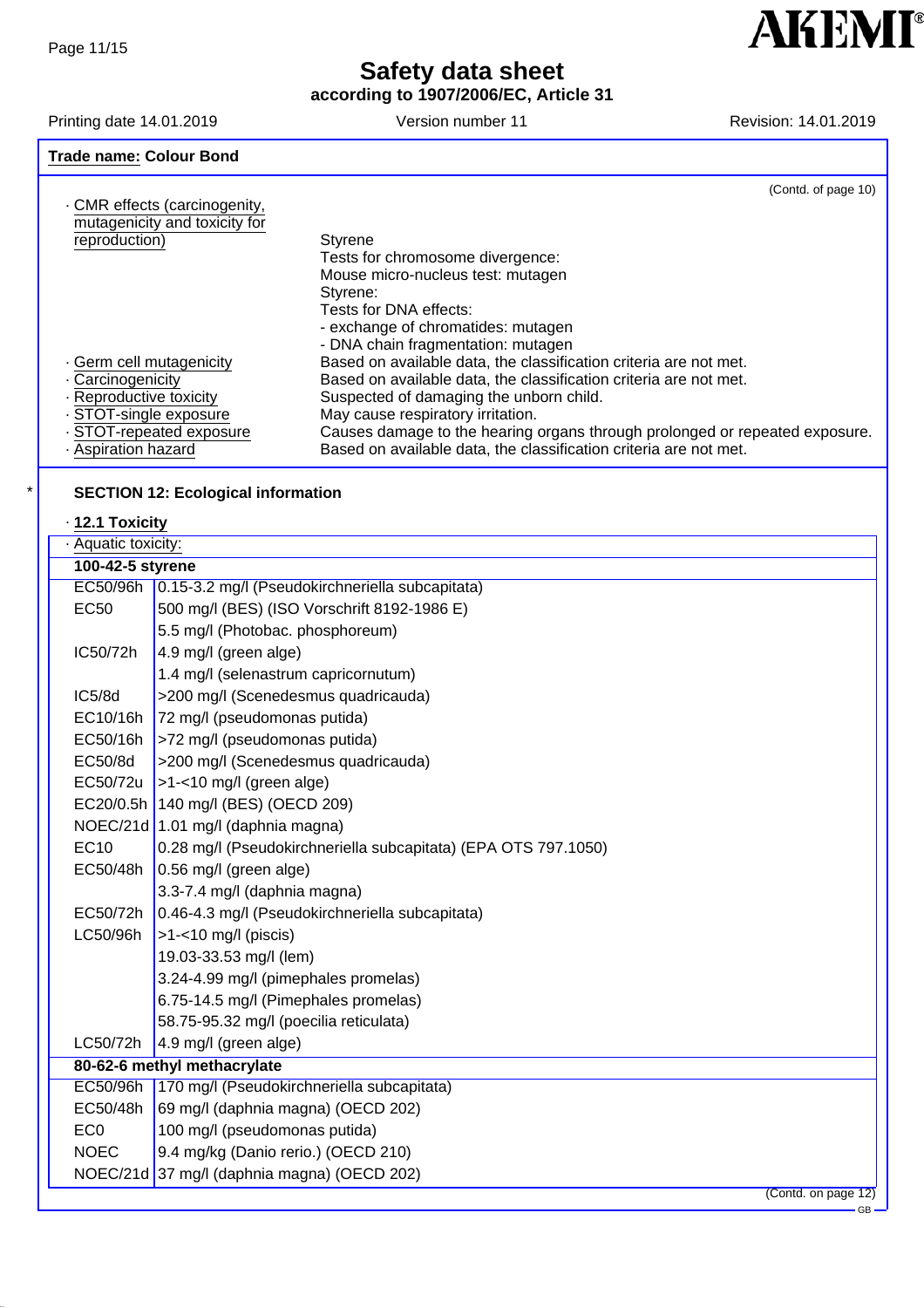**according to 1907/2006/EC, Article 31**

Printing date 14.01.2019 **Version number 11** Nevision: 14.01.2019

|                                        |                                                                            | (Contd. of page 11)                                                                                                                        |
|----------------------------------------|----------------------------------------------------------------------------|--------------------------------------------------------------------------------------------------------------------------------------------|
|                                        | EC50/72h >110 mg/l (Selenastrum capricornutum)                             |                                                                                                                                            |
| LC50/96h                               | $153.9 - 341.8$ mg/l (lem)                                                 |                                                                                                                                            |
|                                        |                                                                            | >79 mg/l (Oncorhynchus mykiss) (OECD 203)                                                                                                  |
|                                        | 125-275 mg/l (pimephales promelas)                                         |                                                                                                                                            |
|                                        | 326.4-426.9 mg/l (poecilia reticulata)                                     |                                                                                                                                            |
|                                        | 2768-02-7 trimethoxyvinylsilane                                            |                                                                                                                                            |
| IC50/72h                               | 210 mg/l (selenastrum capricornutum)                                       |                                                                                                                                            |
| EC50/48h                               | 169 mg/l (daphnia magna) (OECD 202)                                        |                                                                                                                                            |
| EC10/5h                                | 1,000 mg/l (pseudomonas putida)                                            |                                                                                                                                            |
| EC50/8d                                | 210 mg/l (Pseudokirchneriella subcapitata)                                 |                                                                                                                                            |
| <b>NOEC</b>                            | 28 mg/kg (daphnia magna) (OECD 211)                                        |                                                                                                                                            |
|                                        | 25 mg/kg (Selenastrum capricornutum)                                       |                                                                                                                                            |
| LC50/96h                               | 191 mg/l (Oncorhynchus mykiss)                                             |                                                                                                                                            |
|                                        | 38668-48-3 1,1'-(p-tolylimino)dipropan-2-ol                                |                                                                                                                                            |
|                                        | EC50/48h 28.8 mg/l (daphnia magna) (OECD 202)                              |                                                                                                                                            |
|                                        | EC20/0.5h   > 1,995 mg/l (BES) (OECD 209)                                  |                                                                                                                                            |
|                                        |                                                                            | EC50/72h 245 mg/l (Desmodesmus subspicatus) (OECD 201)                                                                                     |
| LC50/96h                               | 17 mg/l (Brachydanio rerio)                                                |                                                                                                                                            |
|                                        | 1843-05-6 octabenzone                                                      |                                                                                                                                            |
|                                        | EC50/24h 52 mg/l (daphnia magna)                                           |                                                                                                                                            |
| <b>IC50</b>                            | >100 mg/l (BES)                                                            |                                                                                                                                            |
|                                        |                                                                            |                                                                                                                                            |
|                                        | 52 mg/l (daphnia magna)                                                    |                                                                                                                                            |
| <b>LC50</b>                            | >100 mg/l (Brachydanio rerio)                                              |                                                                                                                                            |
| EC50/48h                               | $\vert$ >0.0038 mg/l (daphnia magna)                                       |                                                                                                                                            |
| EC20/3h                                | >100 mg/l (BES)                                                            |                                                                                                                                            |
|                                        | EC50/72h   > 100 mg/l (Scenedesmus subspicatus)                            |                                                                                                                                            |
| LC50/96h                               | >100 mg/l (Brachydanio rerio) (OECD 203)                                   |                                                                                                                                            |
| · 12.2 Persistence and                 |                                                                            |                                                                                                                                            |
| degradability                          | - 12.3 Bioaccumulative potential                                           | No further relevant information available.<br>No further relevant information available.                                                   |
| · 12.4 Mobility in soil                |                                                                            | No further relevant information available.                                                                                                 |
|                                        | · Additional ecological information:                                       |                                                                                                                                            |
| · General notes:                       |                                                                            | Water hazard class 2 (German Regulation) (Self-assessment): hazardous for<br>water                                                         |
|                                        | · 12.5 Results of PBT and vPvB assessment                                  |                                                                                                                                            |
|                                        |                                                                            |                                                                                                                                            |
|                                        |                                                                            |                                                                                                                                            |
| · PBT:<br>· vPvB:                      | · 12.6 Other adverse effects<br><b>SECTION 13: Disposal considerations</b> | Not applicable.<br>Not applicable.<br>No further relevant information available.                                                           |
|                                        | · 13.1 Waste treatment methods                                             |                                                                                                                                            |
| · Recommendation                       |                                                                            | Must not be disposed together with household garbage. Do not allow product to<br>reach sewage system.                                      |
| · European waste catalogue<br>20 00 00 |                                                                            |                                                                                                                                            |
|                                        |                                                                            | MUNICIPAL WASTES (HOUSEHOLD WASTE AND SIMILAR COMMERCIAL, INDUSTRIAL AND<br>INSTITUTIONAL WASTES) INCLUDING SEPARATELY COLLECTED FRACTIONS |
|                                        |                                                                            |                                                                                                                                            |
| 20 01 00                               | separately collected fractions (except 15 01)                              |                                                                                                                                            |

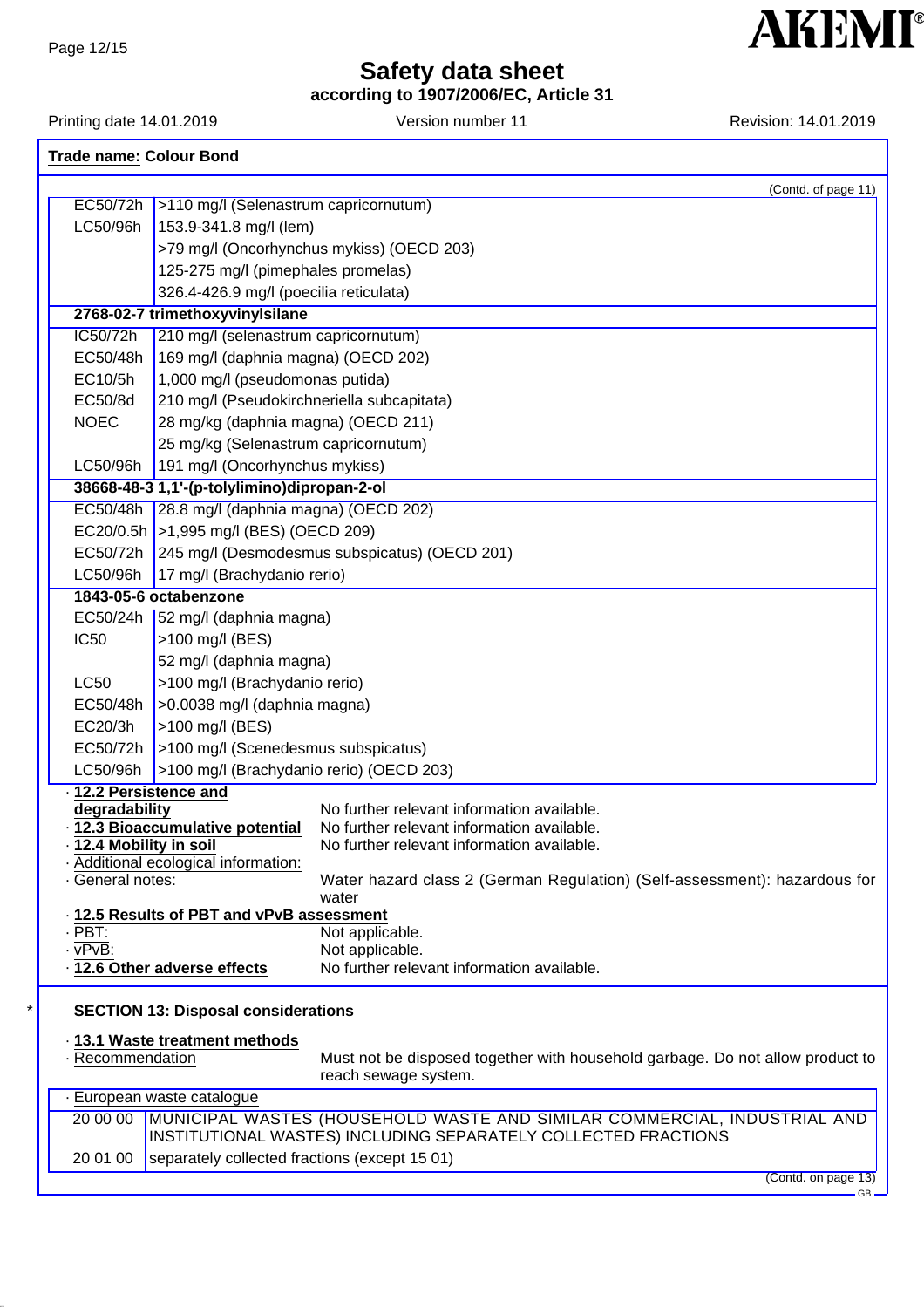**according to 1907/2006/EC, Article 31**

Printing date 14.01.2019 **Version number 11** Revision: 14.01.2019

**AKEMI®** 

|                                                                                   | <b>Trade name: Colour Bond</b>          |                                          |                                                                                                       |  |
|-----------------------------------------------------------------------------------|-----------------------------------------|------------------------------------------|-------------------------------------------------------------------------------------------------------|--|
|                                                                                   |                                         | (Contd. of page 12)                      |                                                                                                       |  |
|                                                                                   |                                         |                                          | 20 01 27* paint, inks, adhesives and resins containing hazardous substances                           |  |
|                                                                                   | 15 00 00                                | <b>CLOTHING NOT OTHERWISE SPECIFIED</b>  | WASTE PACKAGING; ABSORBENTS, WIPING CLOTHS, FILTER MATERIALS AND PROTECTIVE                           |  |
|                                                                                   | 15 01 00                                |                                          | packaging (including separately collected municipal packaging waste)                                  |  |
|                                                                                   | 15 01 10*                               |                                          | packaging containing residues of or contaminated by hazardous substances                              |  |
|                                                                                   | · Recommendation:                       | · Uncleaned packaging:                   | Empty contaminated packagings thoroughly. They may be recycled after<br>thorough and proper cleaning. |  |
|                                                                                   |                                         | - Recommended cleansing agents:          | Alcohol                                                                                               |  |
|                                                                                   |                                         | <b>SECTION 14: Transport information</b> |                                                                                                       |  |
|                                                                                   | 14.1 UN-Number<br>- ADR, IMDG, IATA     |                                          | <b>UN3269</b>                                                                                         |  |
|                                                                                   | . ADR<br>· IMDG, IATA                   | 14.2 UN proper shipping name             | 3269 POLYESTER RESIN KIT<br>POLYESTER RESIN KIT                                                       |  |
|                                                                                   |                                         | . 14.3 Transport hazard class(es)        |                                                                                                       |  |
|                                                                                   | $.$ ADR                                 |                                          |                                                                                                       |  |
|                                                                                   | · Class<br>. Label                      |                                          | 3 (F1) Flammable liquids.<br>3                                                                        |  |
|                                                                                   | · IMDG, IATA                            |                                          |                                                                                                       |  |
|                                                                                   |                                         |                                          |                                                                                                       |  |
|                                                                                   | Class<br>Label                          |                                          | 3 Flammable liquids.<br>3                                                                             |  |
|                                                                                   | 14.4 Packing group<br>· ADR, IMDG, IATA |                                          | $\mathbf{III}$                                                                                        |  |
|                                                                                   |                                         | · 14.5 Environmental hazards:            |                                                                                                       |  |
|                                                                                   | · Marine pollutant:                     |                                          | No                                                                                                    |  |
|                                                                                   |                                         | 14.6 Special precautions for user        | Warning: Flammable liquids.                                                                           |  |
|                                                                                   | - EMS Number:                           | · Danger code (Kemler):                  | F                                                                                                     |  |
|                                                                                   | · Stowage Category                      |                                          | Α                                                                                                     |  |
| 14.7 Transport in bulk according to Annex II of<br><b>Marpol and the IBC Code</b> |                                         | Not applicable.                          |                                                                                                       |  |
|                                                                                   |                                         | · Transport/Additional information:      |                                                                                                       |  |
|                                                                                   | $.$ ADR                                 |                                          |                                                                                                       |  |
|                                                                                   |                                         | · Limited quantities (LQ)                | 5                                                                                                     |  |
|                                                                                   |                                         | · Excepted quantities (EQ)               | Code: S                                                                                               |  |
|                                                                                   | - Transport category                    | Tunnel restriction code                  | 3<br>Е                                                                                                |  |
|                                                                                   |                                         |                                          | (Contd. on page 14)                                                                                   |  |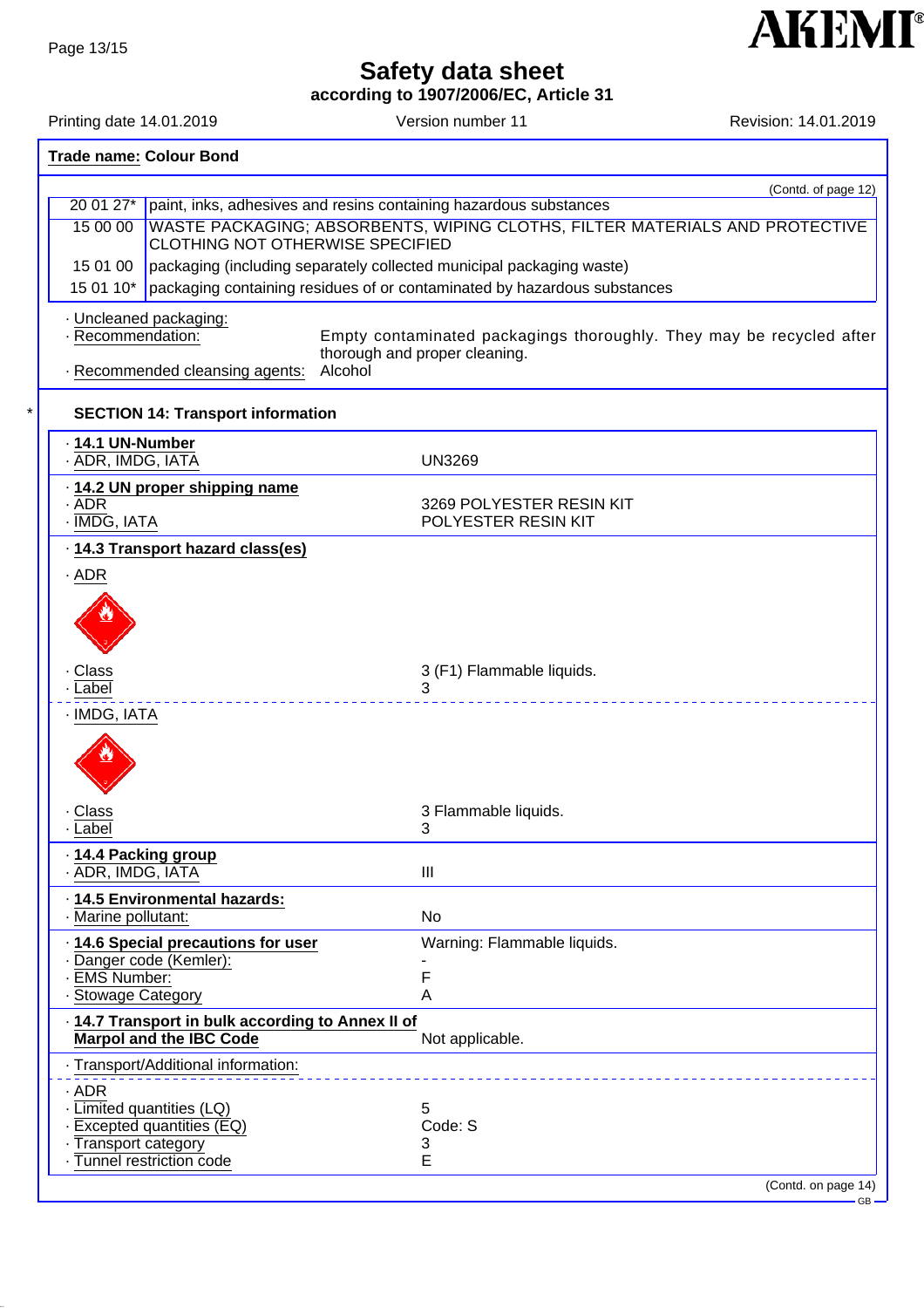**according to 1907/2006/EC, Article 31**

| Printing date 14.01.2019                                                                                                                                                                                                     | Version number 11                                                                                                                                                                                                                                                                                                                                                                                                                                                                                                                                                                                   | Revision: 14.01.2019 |
|------------------------------------------------------------------------------------------------------------------------------------------------------------------------------------------------------------------------------|-----------------------------------------------------------------------------------------------------------------------------------------------------------------------------------------------------------------------------------------------------------------------------------------------------------------------------------------------------------------------------------------------------------------------------------------------------------------------------------------------------------------------------------------------------------------------------------------------------|----------------------|
| <b>Trade name: Colour Bond</b>                                                                                                                                                                                               |                                                                                                                                                                                                                                                                                                                                                                                                                                                                                                                                                                                                     |                      |
|                                                                                                                                                                                                                              |                                                                                                                                                                                                                                                                                                                                                                                                                                                                                                                                                                                                     | (Contd. of page 13)  |
| · IMDG<br>· Limited quantities (LQ)<br>Excepted quantities (EQ)                                                                                                                                                              | 5<br>Code: S                                                                                                                                                                                                                                                                                                                                                                                                                                                                                                                                                                                        |                      |
| - UN "Model Regulation":                                                                                                                                                                                                     | UN 3269 POLYESTER RESIN KIT, 3, III                                                                                                                                                                                                                                                                                                                                                                                                                                                                                                                                                                 |                      |
| <b>SECTION 15: Regulatory information</b>                                                                                                                                                                                    | · 15.1 Safety, health and environmental regulations/legislation specific for the substance or mixture                                                                                                                                                                                                                                                                                                                                                                                                                                                                                               |                      |
| - Directive 2012/18/EU<br>- Named dangerous substances -<br><b>ANNEX I</b><br>· Seveso category<br>Qualifying quantity (tonnes) for the<br>application of lower-tier<br>requirements<br>Oualifying quantity (tonnes) for the | None of the ingredients is listed.<br><b>P5c FLAMMABLE LIQUIDS</b><br>5,000t                                                                                                                                                                                                                                                                                                                                                                                                                                                                                                                        |                      |
| application of upper-tier<br>requirements<br>- REGULATION (EC) No 1907/2006<br><b>ANNEX XVII</b><br>· National regulations:                                                                                                  | 50,000 t<br>Conditions of restriction: 3                                                                                                                                                                                                                                                                                                                                                                                                                                                                                                                                                            |                      |
| Information about limitation of use:                                                                                                                                                                                         | Employment restrictions concerning juveniles must be observed.<br>Employment restrictions concerning pregnant and lactating women must be<br>observed.                                                                                                                                                                                                                                                                                                                                                                                                                                              |                      |
| · Waterhazard class:<br>$\overline{\cdot}$ VOC EU<br>- 15.2 Chemical safety                                                                                                                                                  | Water hazard class 2 (Self-assessment): hazardous for water.<br>368.6 g/l                                                                                                                                                                                                                                                                                                                                                                                                                                                                                                                           |                      |
| assessment:                                                                                                                                                                                                                  | A Chemical Safety Assessment has not been carried out.                                                                                                                                                                                                                                                                                                                                                                                                                                                                                                                                              |                      |
| <b>SECTION 16: Other information</b>                                                                                                                                                                                         | This information is based on our present knowledge. However, this shall not constitute a guarantee for any specific<br>product features and shall not establish a legally valid contractual relationship.                                                                                                                                                                                                                                                                                                                                                                                           |                      |
| · Relevant phrases<br>- Recommended restriction of use                                                                                                                                                                       | H225 Highly flammable liquid and vapour.<br>H226 Flammable liquid and vapour.<br>H300 Fatal if swallowed.<br>H304 May be fatal if swallowed and enters airways.<br>H315 Causes skin irritation.<br>H317 May cause an allergic skin reaction.<br>H319 Causes serious eye irritation.<br>H332 Harmful if inhaled.<br>H335 May cause respiratory irritation.<br>H361d Suspected of damaging the unborn child.<br>H372 Causes damage to the hearing organs through prolonged or repeated<br>exposure.<br>H412 Harmful to aquatic life with long lasting effects.<br>refer to Technical Data Sheet (TDS) |                      |
| Department issuing SDS:<br>Contact:<br>· Abbreviations and acronyms:                                                                                                                                                         | Laboratory<br>Dieter Zimmermann<br>RID: Règlement international concernant le transport des marchandises dangereuses par chemin de<br>fer (Regulations Concerning the International Transport of Dangerous Goods by Rail)<br>ICAO: International Civil Aviation Organisation<br>ADR: Accord européen sur le transport des marchandises dangereuses par Route (European<br>Agreement concerning the International Carriage of Dangerous Goods by Road)                                                                                                                                               |                      |

**AKEMI**<sup>®</sup>